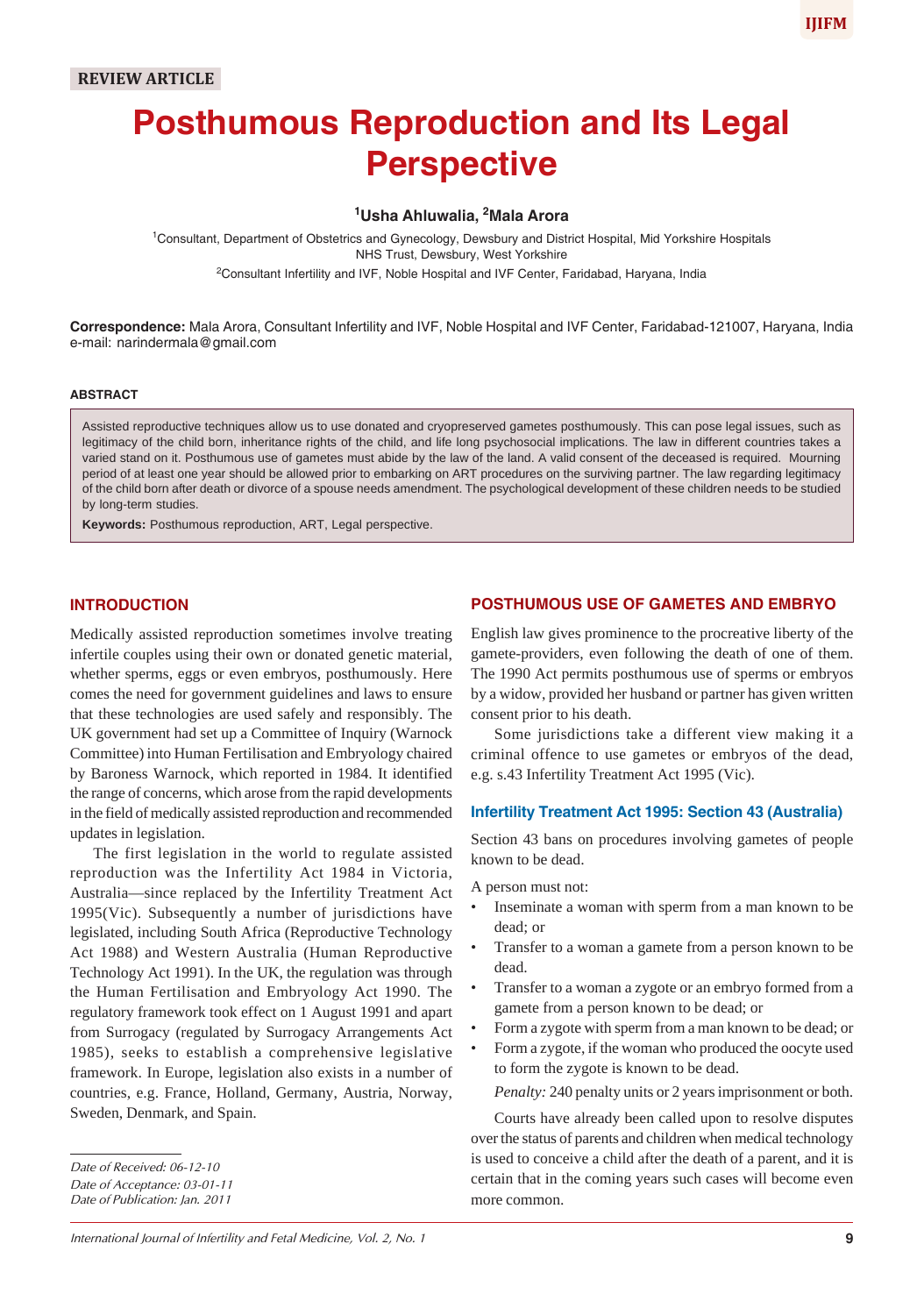Specifically, the development of cryopreservation (the technology of freezing used to preserve individual gametes and embryos) has created the potential for noncoital posthumous conception of children.<sup>1</sup> The creation of babies by assisted and collaborative techniques of reproduction, such as *invitro* fertilization or cryopreservation of gametes and embryos, stimulates strong emotions and fantasies about life, death, sexuality and immortality. Particularly, the cryopreservation of spermatozoa for postmortem reproduction forces us to come to terms with the meaning of human reproduction, and the extent of individual rights to procreate using artificial means.<sup>2</sup>

Postmortem sperm retrieval was first reported in 1980 by Rothman, in a case involving a 30-year-old man who became brain deadfollowing a motor vehicle accident and whose family requested sperm preservation (Rothman, 1980).<sup>3</sup> Ohl et al reported familyrequests for sperm retrieval in one case involving a patient in the persistent vegetative state (PVS), one case in which the patient was in an extended coma with a poor prognosis forrecovery, and four cases involving brain dead patients (Ohl et al 1996).<sup>4</sup> Several other case reports involving postmortem sperm retrieval have been published (Nolan et al 1990;<sup>5</sup> Pozda 1996;<sup>6</sup> Townsend et al 1996;<sup>7</sup> Iserson 1998).<sup>8</sup>

## **Techniques of Sperm Retrieval**

Various methods for retrieving spermatozoa have been described, including surgical excision of the epididymis, $<sup>6</sup>$ </sup> irrigation or aspiration of the vas deferens, $9$  and rectal probe electroejaculation.<sup>7</sup> A survey of fertility centers in the  $USA<sup>9</sup>$ found that a total of 40 centers reported 82 requests for postmortem sperm retrieval between 1980 and July 1995. Pregnancy following postmortem sperm retrieval was reported for the first time in 1998, $10$  and a subsequent birth was reported in March  $1999$ <sup>11</sup> Media coverage is raising public awareness of such sperm retrieval, and more frequent family requests for it following death or PVS seemlikely in the future. Regardless of the method used, the retrieval should be performed within 24 to 36 hours of death. Intense screening for infectious diseases like HIV and hepatitis B, similar to those used for donor insemination, should be applied for the safety of the mother and fetus.

It is increasingly common for men, for example, to store sperm for potential use by wife or girlfriend in the event of their deaths. Soldiers who are assigned to combat zones, men who have cancer or other terminal illnesses, or athletes and others engaged in dangerous activities might also elect to have their sperm cyropreserved.<sup>12</sup> Sperm harvesting, the process by which sperm is extracted following a man's death, is a source of cryopreserved gametes for postmortem conception that has received public recognition.<sup>13</sup> In addition, advances in longterm preservation of female ova (eggs) might enable a child to be born after the death of its genetic mother.<sup>14</sup> Surplus cryopreserved embryos resulting from *in vitro* fertilization treatments during the lives of the gamete providers<sup>15</sup> could also be designated in a will or other legal document for potential use for postmortem conception of children, following the death

of the gamete providers. The availability of these gametes and embryos after death creates ample resources for the posthumous conception of children.

## **LEGAL ISSUES**

Until very recently, legal issues surrounding posthumous children focused on inheritance rights of a child who was conceived while the biological parents were alive with the child being born after the death of the father. The law largely deals with this problem by providing for the legal heirship of children born within the normal gestational period following the death of the father. But the development of technologies such as intrauterine insemination, *in vitro* fertilization, surrogacy, cryopreservation of gametes and embryos have created the potential for an entirely different set of legal issues.

These issues are not based on the birth of a child after the death of the father when the child is conceived prior to the father's death. Instead, they are based on conceiving a child or implanting a pre-existing embryo after the death of a genetic parent or parents. Children, who are conceived during the lives of their parents, even if born after the death of a parent, are protected under the laws of inheritance and are considered lawful heirs.

Inheritance issues involving the status of children, who are conceived posthumously by use of assisted reproduction, however, are more legally ambiguous. Posthumous children of assisted reproduction who are born long after the death of a parent may fall outside the purview of statutes originally designed to protect naturally conceived but posthumously born children.

Certainly the law should seek to protect posthumous children conceived after the death of one or both of their parents, but their inheritance rights may depend on a wide range of considerations, including legislative willingness to address such novel and often controversial issues. Persons involved in posthumous reproduction should legally establish or disestablish familial relationships since inheritance rights historically have had their origin in legally recognized familial relationships.

In the US, the states which have statutes protecting sperm donors from liability, if a posthumous child discovers the identity of his genetic father/sperm donor, he or she would have no claim of inheritance from the donor's estate.<sup>16</sup> However, even the estates of anonymous donors may be vulnerable if the state has no statute clearly giving the donor's estate immunity from claims by the posthumous child. When a donor's identity is revealed, his estate may be subject to potential liability in the absence of statutory protection.

A child could also be the posthumous product of a deceased egg donor. Some state statutes only reference sperm donors and intrauterine insemination, leaving the estates of egg donors in those states potentially vulnerable to claims. The potential rights and responsibilities of egg donors are not expressly legally protected in most states, and any child who is conceived posthumously from the egg of a deceased egg donor could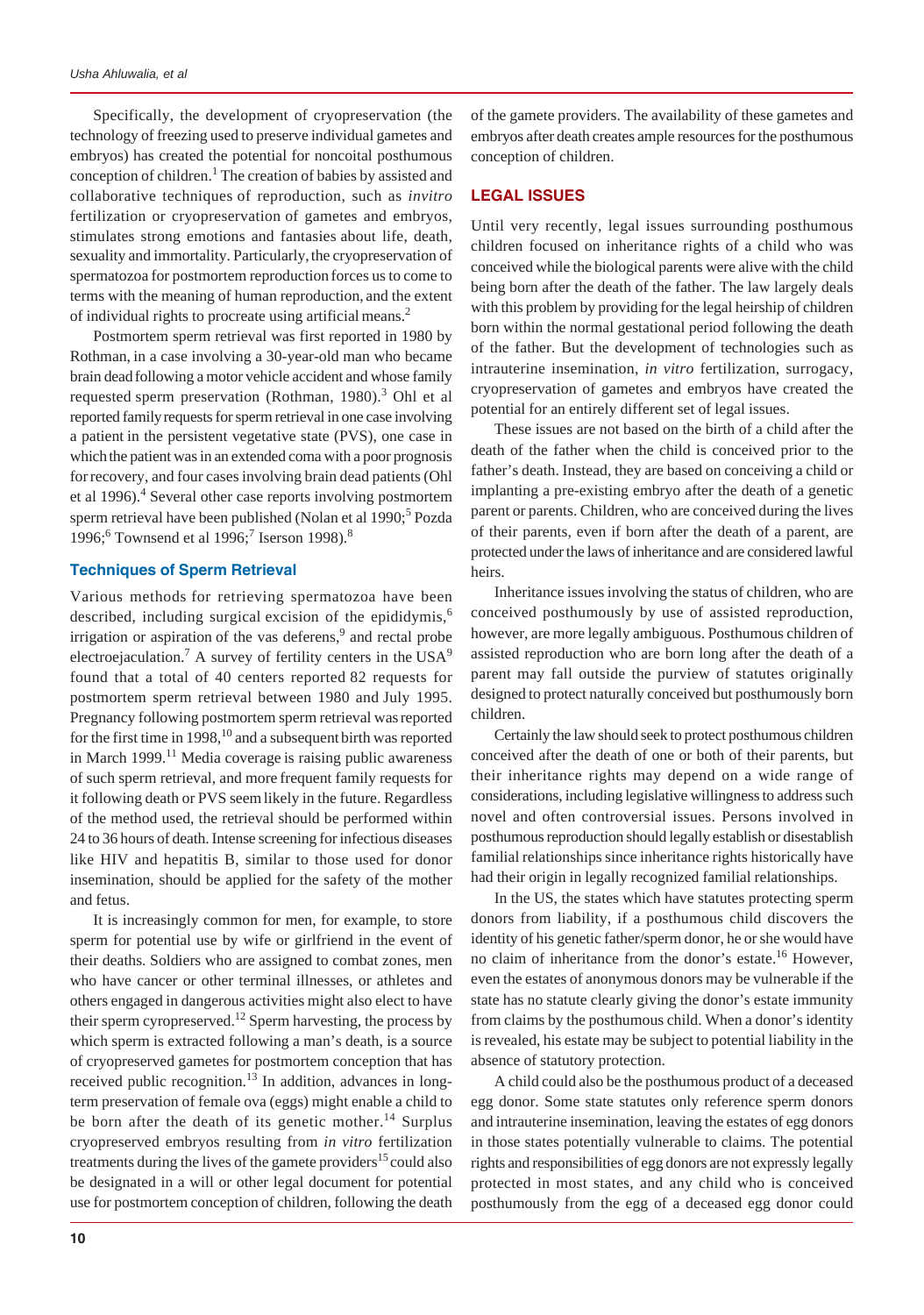A child could also be the posthumous product of a cryopreserved embryo, created by two deceased gamete providers. Potentially, such a child could make a claim against both genetic mother and father's estates.

The success of such claims would, in large part, depend on the child's status as related to the gamete providers. Relevant areas of inquiry include whether the;

- Child already has two legal parents
- Gamete provider(s) provided for or excluded posthumous children in their estate planning
- Gametes provider(s) consented to the postmortem use of their gametes or embryos
- Gamete provider's estate was already administered when the claim of the posthumous child was made
- Governing state has statutory law governing the inheritance rights of the posthumously conceived; and
- Governing state has laws insulating gamete and/or embryo donors from such claims.

The general rule in the United States is that a child born after the death of a parent is not an heir under the law of inheritance, unless that child was conceived naturally (i.e. by sexual intercourse).<sup>18</sup> For this reason, some states would probably deny posthumously conceived children of assisted reproduction inheritance rights in the estate of a deceased parent unless the child was born to a surviving spouse within a specific number of days after death as provided in an afterborn child statute.<sup>19</sup> The most recent version of the Uniform Parentage Act (UPA) 2000, revised in 2002, contains a provision specifically addressing posthumous parentage in the context of assisted reproduction. The UPA provides "if an individual who consented in a record to be a parent by assisted reproduction dies before placement of eggs, sperm or embryos, the deceased individual is not a parent of the resulting child unless the deceased individual consented in a record that if assisted reproduction were to occur after death, the deceased individual would be a parent of the child".<sup>20</sup>

# **Consent**

The most important factor in relation to children of assisted reproduction is that the deceased gamete provider must have consented in writing and such consent to posthumous conception must be clearly established by other evidences. In the absence of that consent, most posthumously conceived children would probably be denied the right to inherit from the deceased.

A man's explicit prior or reasonably inferred consent is necessary for the ethical justification of spermretrieval following death or PVS. This implies that written consent or verbal consent documented by a health care provider is not an absolute requirement, although such documentationwould be desirable.

Another set of issues involves the termsof the sperm storage and insemination agreement. These issues arise regardless of whether explicit prior consent to spermretrieval and storage is

a legal requirement or reasonably inferred consent is legally acceptable. Included among these issues are:

- Whether there should be restrictions on who can be inseminated with the spermatozoa; and
- Whether there should be limits on the length of time for storage of spermatozoa retrieved after death.

However, the storage agreement should specify the disposition of the spermatozoa in the event of the incapacity of the authorized decision maker.

The consent issue gets interesting in cases where sperm is extracted right after a person's death (a process known as sperm harvesting).<sup>21</sup> What if the couple had talked about having a child, death was unexpected, and the wife still wanted to fulfill her dreams of having genetic children with her late husband? What will suffice as "consent" of the deceased? In such a scenario, the reproductive rights of both, the deceased and the surviving spouse, are at issue. Without a doubt, more litigation will be spawned in this area, as more and more rights are implicated by the possibility of posthumous reproduction, especially those of pre-existing family members, such as older siblings.

Some potential problems can be avoided by creating thorough estate planning documents, clearly outlining the intent of the parties. Some clients may be resistant to highlighting unusual conception scenarios in their estate documents, especially if the children conceived through assisted reproduction are unaware of how they came into being. Nevertheless, it is important for attorneys to advise their clients of the potential complications in failing to address the circumstances of their children's births in their estate plan. In absence of an estate plan, a court will solve disputes by applying applicable State law, which may or may not result in the deceased's wishes being honored or in any resulting child's interests being protected.

# **GOVERNMENTAL POLICIES**

Different governments have responded to posthumous reproduction in different ways. Germany, Sweden, Canada, and the state of Victoria, Australia have legislation that prohibits posthumous assisted reproduction (Bahadur,  $1996;^{22}$  Webb, 1996).<sup>23</sup> Western Australia has regulations that forbid posthumous use of gametes (Webb, 1996). With regard to preembryos, Israel allows their transferto the wife within one year of a husband's death, even in the absence of his consent. However, if the wife dies, the pre-embryos cannot be used (Benshushan and Schenker, 1998).<sup>24</sup> In regard to spermatozoa, in the UK, the 1990 Human Fertilisation and Embryology Act does not prohibit posthumous storage and use of spermatozoa, but it requires the man's prior written consent for sperm storage. Thus, postmortem retrieval, storage, and insemination would be permitted with valid written consent.

In France, after the Parpalaix case (vide infra), the Center d'Etude et de Conservation du Sperme Humain (CECOS) adopted an explicit policy of not permitting postmortem insemination, and this policy was upheld by the French courts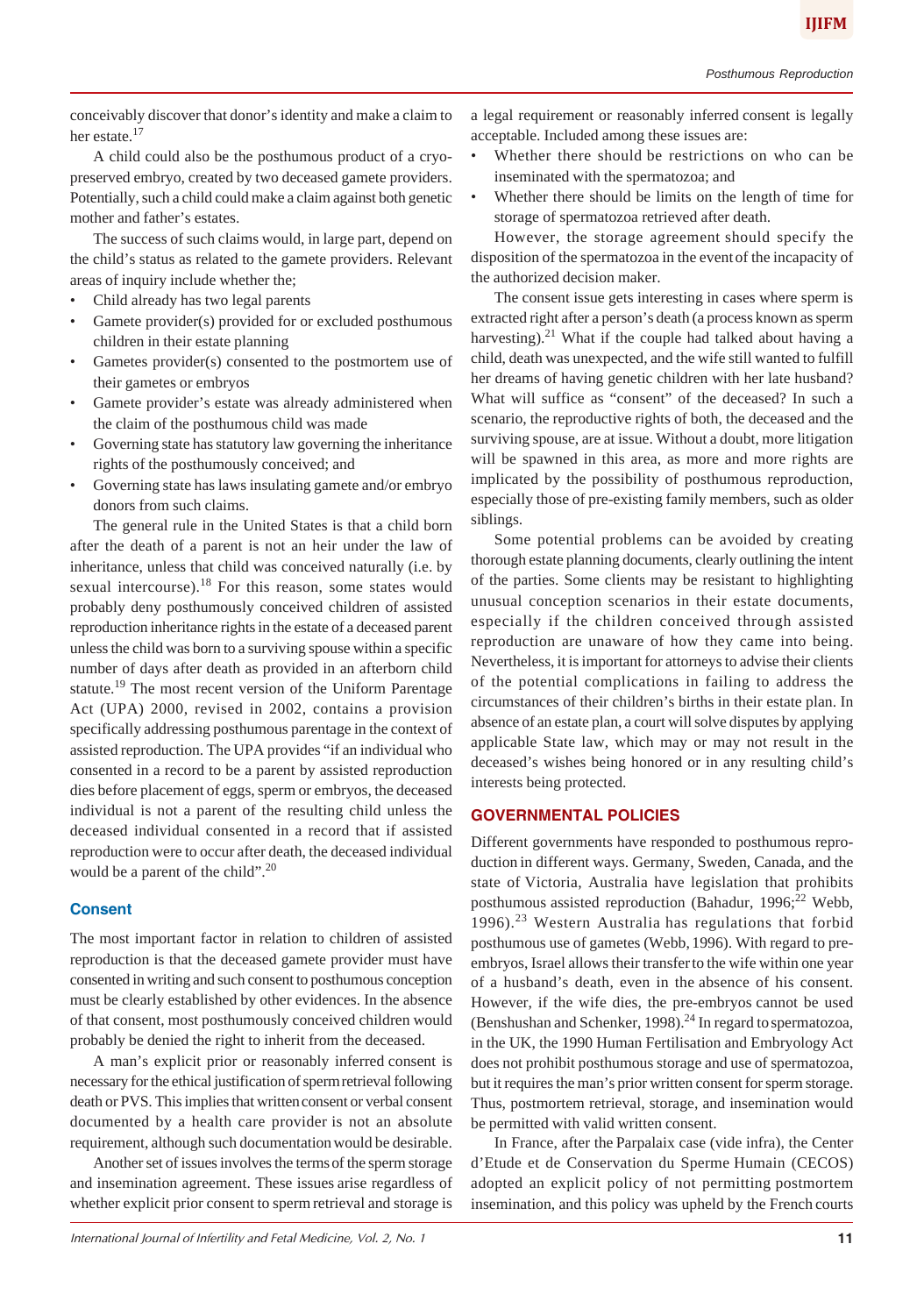(Aziza-Shuster, 1994).<sup>25</sup> In 1994, France passed a law forbidding posthumous insemination (Lansac, 1996).<sup>26</sup> Belgium and the USAcurrently permit postmortem insemination without the man's prior written consent (Brahams,  $1996$ ,  $27$  1997).<sup>28</sup>

Under Dutch regulation also posthumous reproduction is possible. The main rule is that if the sperm donor or one of the persons involved in the frozen embryos has died, the sperm or, as the case may be, the embryo will no longer be kept. However, if during the lifetime of the person concerned, a written declaration has been made concerning the use of the sperm or embryo in question, then that sperm or embryo may be kept (Article 7 Embryos Bill).

In Australia (The Rios Case 1984), a famous 1983 case, Mario and Elsa Rios died in an airplane crash, leaving behind two frozen pre-embryos in an IVF clinic in Melbourne, Australia, there was a great deal of debate over whether the pre-embryos should be made availableto another infertile couple (Smith,  $1985-86$ ).<sup>29</sup> The question arose whether a frozen embryo, whereby both providers of the gametes had died, had succession rights.

Under Dutch law there would be no succession rights, the legal fiction occurring under Article 1:2 of the Dutch Civil Code only being applicable if the woman were pregnant.

#### The ICMR guidelines in Indian states that—

## **Section 3.16.5, posthumous AIH through a sperm bank**

Though the Indian Evidence Act 1872, says that a child born within 280 days after dissolution of marriage (by death or divorce) is a legitimate child since that is considered to be the gestation period, it is pertinent to note that this Act was enacted as far back as 1872 when one could not even visualize ART. The law needs to take note of the scientific advancements since that time. Thus, a child born to a woman artificially inseminated with the stored sperms of her deceased husband must be considered to be a legitimate child notwithstanding the existing law of presumptions under Evidence Act. The law needs to move along with medical advancements and suitably amended so that it does not give rise to dilemma or unwarranted harsh situations.<sup>30</sup>

Canada, France, Germany and Sweden have legislation that forbids posthumous reproduction. In Great Britain, the Human Fertilisation and Embryology Act of 1990 insists that those providing IVF must take into account the welfare of the child, including the need of that child for a father. It prohibits the use of aborted fetuses as egg donors for infertility treatment.

Posthumous reproduction lacks the very values that most people find in the reproductive experience, such as giving birth and rearing children. It perpetuates the myth of the 'primacy of spermatozoa' that subverts the very notions of fairness and equality in reproduction. It serves neither womens' interests nor the interests of the children they bear. Posthumous children are likely to be psychologically harmed by the idea that they have been conceived as orphans, and will never have the slightest hope of knowing their genetic fathers or learning more about their genetic mothers other than that they died before conception.

#### **ETHICAL DILEMMAS**

## **Obligations of Physicians to Carry Out such Requests**

When family members agree that the man would want sperm retrieval, based on previous conversations with him about this matter, does the physician have a duty to carry out their request? Based on considerations of physician autonomy, a physician is free to choose not to enter into a doctor-patient relationship, exceptfor situations in which the patient has no other access to medically necessary care that the physician in question is competent to provide. Sperm retrieval following death or PVS is not a medically necessary procedure. Thus, although the sperm retrieval is ethically justifiable in some cases, a physician who is asked to retrieve spermatozoa has no duty to agree to do it. Moreover, the principle of conscientious objection would be applicable; a physicianwho conscientiously opposes such sperm retrieval is free to decline to perform it.<sup>31</sup>

Each time posthumous reproduction is undertaken, there are five stakeholders; the deceased, the requesting party, the resultant child, the physician and the society. All stakeholders have a responsibility towards the resultant child.

Since this technique is new, its consequences on the resultant child are largely unknown and we require follow-up studies regarding the health and psychological welfare of such children.<sup>32</sup>

The ESHRE task force on Ethics and Law of Posthumous Assisted Reproduction<sup>33</sup> has made the following recommendations:

- Written consent should have been given by the deceased person before the use of the gametes or embryos. Consent should be obtained at the time of storage or before the start of the IVF cycle.
- Thorough counseling of the surviving partner during the decision-making period is necessary.
- A minimum waiting period of one year after the death should be imposed before treatment can be started.

Even when consent is available, professionals have the moral obligation to consider the welfare of the resultant child. Such decisions are difficult to define and far from clear at the present moment.<sup>34</sup>

#### **CASES**

A number of disputes have arisen in recent years over the status of nontransferred embryos cryopreserved during *in vitro* fertilization.

#### **USA**

#### *Hecht v. Superior Court, 1993*

Attorney William Everett Kane of Malibu, California, USA committed suicide at the age of 48 years in a Las Vegas hotel. He felt 'tired and betrayed' in business. For the past 5 years, Kane had been living with Deborah Ellen Hecht, who was 38 years old when he died. He had two college-aged children, William and Catharine, from his former wife whom he had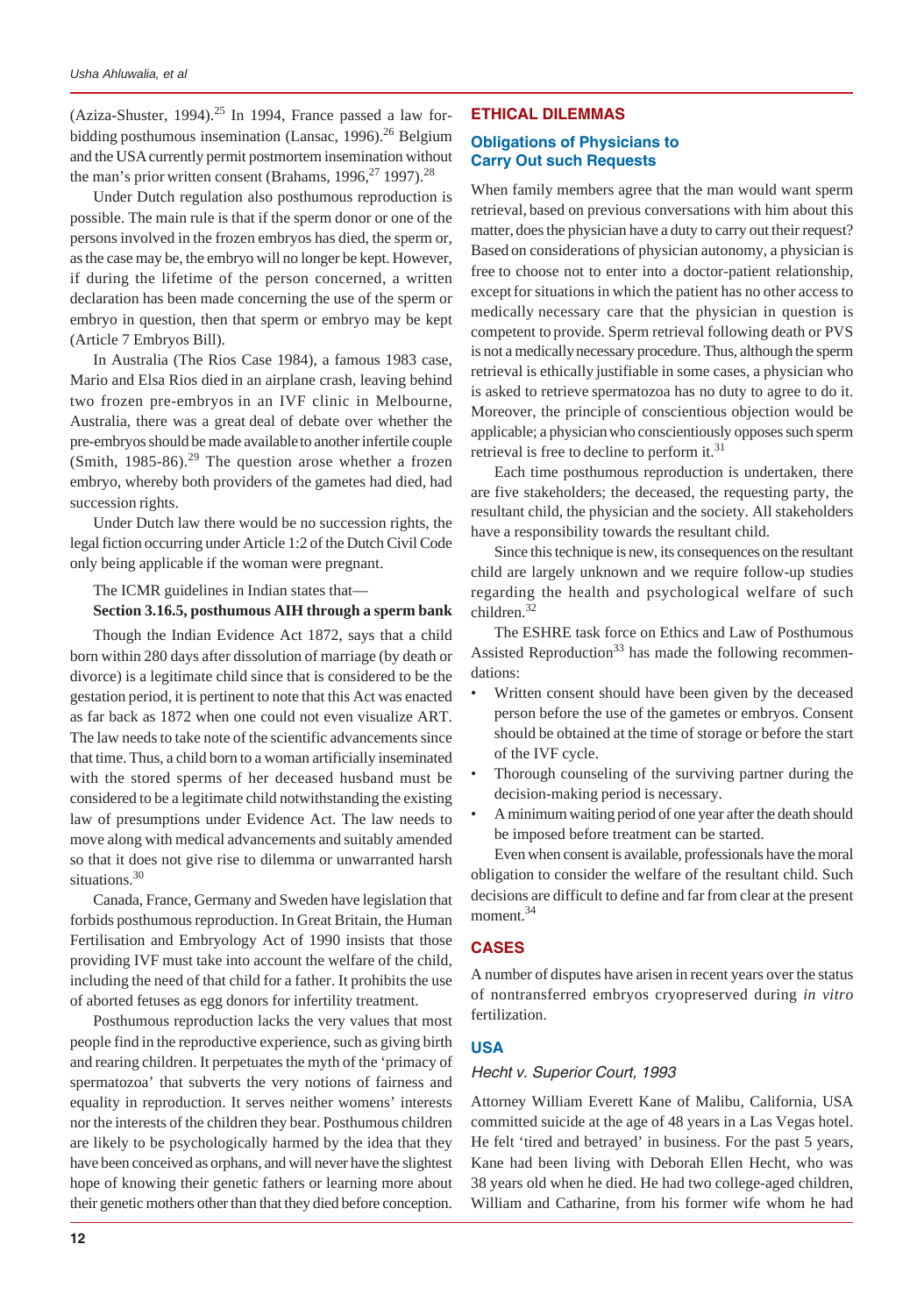divorced in 1976. On September 24, 1991, 1 month prior to his death, Kane deposited 15 vials of his spermatozoa at a California Cryobank in Los Angeles with this instruction:

I, William Everett Kane, authorize the 'sperm bank' to release my semen specimens (vials) to Deborah Ellen Hecht. I am also authorizing my specimens to be released to recipient's physician Dr Kathryn Moyer (Hecht v. Superior Court, 1993, p. 3).

His will stated:

I bequeath all right, title, and interest that I may have in any specimens of my sperm stored with any sperm bank or similar facility to Deborah Ellen Hecht.

Finally, in an unusual letter to any resulting posthumous offspring, Kane wrote:

I loved you in my dreams, even though I never got to see you born. And I wanted to leave you with something more than a dead enigma that was your father (Hecht v. Superior Court, 1993, p. 4).

Branding the desire to father a child after death 'egotistic and irresponsible,' Kane's children requested the destruction of all cryogenically preserved spermatozoa. A trial court granted the request, and on January 4, 1993, ordered the spermatozoa to be destroyed, allowing a 'stay of execution' for 60 days. Deborah Hecht appealed. Relying on Davis, the appeals court decided that spermatozoa, like embryos, are 'gametic material', and a 'unique type of property' so the gamete source should decide their use.

# **France**

# *Parpalaix c. CECOS, 1984*

Alain Parpalaix stored his spermatozoa at the Centre d'Etude et de Conservation du Sperme Humain (CECOS) before undertaking treatment for his testicular cancer and to safeguard his fertility. After his death, his wife Corinne requested the spermatozoa for insemination. The director of CECOS denied the request. She argued that the contract with CECOS was in the nature of a bailment, and thus 'CECOS must return exactly that which it had received under the contract'. CECOS contended that 'sperm is an indivisible part of the body and cannot be inherited, in the absence of specific instructions from the sperm donor'. Because Alain Parpalaix left no instructions concerning his spermatozoa at the time of the deposit or when his death was imminent, CECOS refused to release the spermatozoa, saying "such therapeutic contract creates an obligation only toward a 'patient', and cannot be extended to include his wife." The French tribunal decided that human spermatozoa are not 'movable and inheritable property', and thus "declined to apply ordinary contract principles. Instead, describing spermatozoa as the 'seed of life', tied to a fundamental liberty of a human being to procreate or to avoid procreation", the court ruled that the sperm donor has a right to decide their use. The French tribunal found Parpalaix's intent 'unequivocal' (if not 'absolute'), as shown by his 'deep desire' to make his wife 'the mother of a common child', whether

conception occurs during his lifetime or after his death. But, because CECOS did not inform Alain Parpalaix, in advance, of its intent not to release the spermatozoa, the French court ruled that CECOS implicitly consented to the release. On August 1, 1984, the Tribunal de Grande Instance de Creteil ordered the spermatozoa to be released saying, 'Corinne Parpalaix and her physician have the authority to decide whether to go ahead with the actual insemination'. CECOS did not appeal. Corinne Parpalaix was inseminated in November 1984, but did not become pregnant.

# **United Kingdom**

# *Diane Blood, 1997*

Mr Blood was diagnosed with meningitis and died within4 days. When he was comatose prior to death, physicians removed two samples of spermatozoa at Mrs Blood's request. In a conversation with his wife before the illness, Mr Blood reportedly had approved of the idea of posthumous use of his spermatozoa to inseminate her (Blyth and Cameron, 1998; Blood, 1998). After the spermremoval, the Human Fertilisation and Embryology Authority refused Mrs Blood permission to be inseminated because the spermatozoa had been stored unlawfully, based on the Human Fertilisation and Embryology Act's requirement of the man's explicit prior consent for sperm storage.

# **CONCLUSION**

As the above cases indicate, the subject of posthumous reproduction bears considerable social and medicolegal implications. The medical fraternity has to work within the boundaries of the law of the land. There is need for policy statements on this issue by authorities regulating ART procedures. The medical fraternity has to ensure that valid consent of the deceased is available. The doctors involved have a right to refuse, if they are not comfortable with the request. Prior to embarking on ART procedures, adequate mourning time of at least one year should have elapsed for the surviving partner. We should not lose focus of the welfare of the unborn child at any time. These children need to be followed up long-term, to study their psychosocial wellbeing. This will be the basis for future policies and law on this subject.

# **REFERENCES**

- 1. R Edwards, et al. Destruction of Cryopreserved Embryos, Human Reproduction 1997;12:3.
- 2. Evelyne Aziza-Shuster. Human Reproduction 1994;9(11):2182- 85.
- 3. Rothman CM. A method for obtaining viable sperm in the post mortem state. Fertil Steril 1980;34:512.
- 4. Ohl, et al. Procreation after death or mental incompetence: Medical advance or technology gone awry? Fertil Steril 1996;66: 889-95.
- 5. Nolan K, Rothman CM, Ross JW. Live sperm, dead bodies. Hastings Cent Rep 1990;20:33-34.
- 6. Pozda R. Sperm collection in the brain-dead patient. Dimensions Crit Care Nursing 1996;15:98-99.